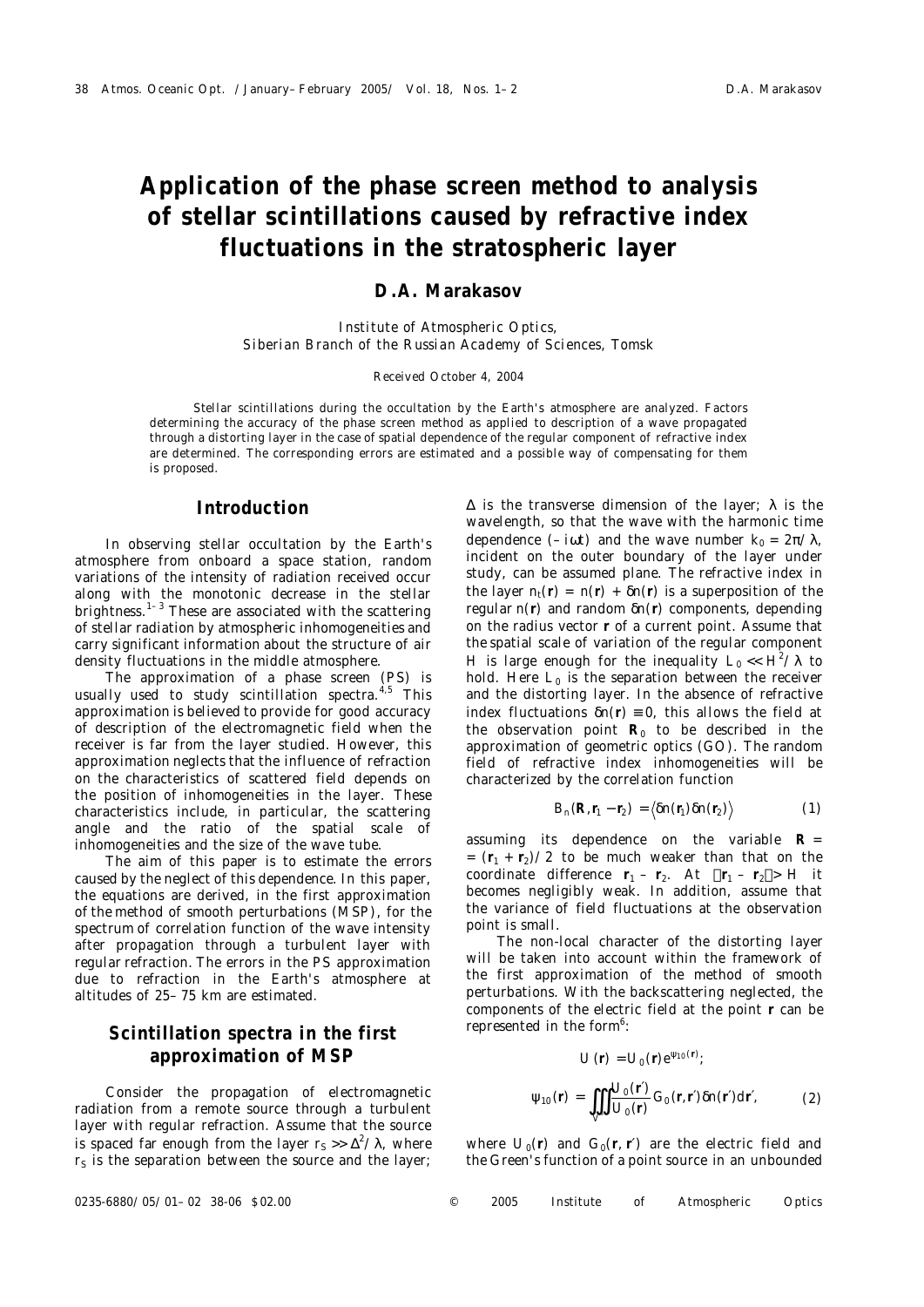medium in the absence of refractive index fluctuations. In the GO approximation, they can be presented as follows:

$$
\begin{Bmatrix} U_0(r) \\ G_0(r,r') \end{Bmatrix} = \begin{Bmatrix} A_0(r) e^{i\Psi(r)} \\ A_G(r,r') e^{i\Psi_G(r,r')} \end{Bmatrix}.
$$
 (3)

Here  $\left\{\begin{array}{c} A_0(r) \\ A_1(r) \end{array}\right\}$ (r,r^ *A* | *A*<sub>0</sub>(r) |<br>|*A<sub>G</sub>*(r,r′)| <sup>11</sup> are slowly varying amplitude factors;<br>r,r^)

 $(r)$ *<sub>G</sub>* (r,r′) | Ψ(r)<br>|Ψ<sub>G</sub>(r,r′)|  $\left\{ \begin{array}{l} r \cdot \\ r \cdot r \cdot \end{array} \right\}$  are eikonals. The reasoning, similar to that

given in Ref. 6 for the case of a macroscopically isotropic and homogeneous medium, allows us to restrict our consideration to zero-order terms for the amplitudes and second-order terms for the phase changes in the Taylor series of the integrand in Eq. (2) in terms of the coordinates, transverse to the beam. The substitution of this series into Eq. (2) yields

$$
\Psi_{10} (R_0) = \int_{\Sigma} dI A_G (R_0, r_0) \frac{A_0 (r_0)}{A_0 (R_0)} \times \times \int_{-\infty}^{\infty} \int_{-\infty}^{\infty} \delta n(r') e^{\left\{i(r'-r_0)(r'-r_0):\overline{F}(R_0, r_0)\right\}} dxdy.
$$
 (4)

In this equation, the first integral is calculated over the trajectory  $\Sigma$  of the ray, passed through the point  $R_0$ ;  $r_0$ ,  $x$ ,  $y$  are the projection of the current point r' onto the trajectory and its transverse displacement. The dyadic  $\overline{F}(\mathsf{R}_{0},\mathsf{r}_{0})$  characterizes the additional phase shift of the ray, which arrived at the observation point **r** after scattering by an inhomogeneity at the point **r**′, with respect to the ray, which arrived at the point **r** along the trajectory  $\Sigma$ . Hereinafter the signs  $\cdot$ ,  $\times$ , : denote the scalar, vector, and double scalar products; the omitted sign of operation implies dyad product.

In calculating the correlation function

$$
B_{I}(R_{0},\delta r) = \left\langle \frac{\delta I(R_{0} + \delta r/2)}{\langle I(R_{0} + \delta r/2) \rangle} \frac{\delta I(R_{0} - \delta r/2)}{\langle I(R_{0} - \delta r/2) \rangle} \right\rangle
$$
 (5)

of the intensity fluctuations  $\delta I(r) \approx 2 \text{Re} \psi_{10}(r)$ , we neglect variations of the amplitudes  $A_{0,G}(r,r_0)$  and the components  $F(r, r_0)$  at the size of inhomogeneities. It is convenient to pass on from the correlation functions to their Fourier transforms in terms of the fast variables, that is, to the three-dimensional spectrum

$$
\mathbf{\dot{B}}_{n}(r_{0},\kappa)=\frac{1}{8\pi^{3}}\int\limits_{-\infty}^{\infty}\int\limits_{-\infty}^{\infty}\int\limits_{-\infty}^{\infty}B_{n}(r_{0},\delta r_{0})e^{-i\kappa\delta r_{0}}d\delta r_{0}
$$

and the two-dimensional spectrum

$$
\mathbf{\dot{B}}_{I}(\mathsf{R}_{0},\kappa)=\frac{1}{4\pi^{2}}\int\limits_{-\infty}^{\infty}\int\limits_{-\infty}^{\infty}B_{I}(\mathsf{R}_{0},\delta\mathsf{r})e^{-i\kappa\cdot\delta\mathsf{r}}\mathrm{d}\mathsf{p}
$$

(weak dependence on the component δ**r**, parallel to the ray at the detection point, is neglected). Calculating the integrals over the directions, transverse to the ray, in the straight and reciprocal spaces, we obtain the following relation between the spectra:

$$
\mathbf{\mathring{B}}_{I}(\mathbf{R}_{0}, \mathbf{k}) = 16\pi^{3}k_{0}^{2}A_{0}^{2}(\mathbf{R}_{0}) \times
$$
\n
$$
\times \int_{\Sigma} dI \frac{A_{0}^{2}(r_{0})A_{G}^{2}(\mathbf{R}_{0}, r_{0})}{\det \overline{\overline{F}}(\mathbf{R}_{0}, r_{0}) \det \overline{\mu}(\mathbf{R}_{0}, r_{0})} \mathbf{\mathring{B}}_{n} \left(r_{0}, \mathbf{k} \cdot \overline{\mu}^{-1}(\mathbf{R}_{0}, r_{0})\right) \times
$$
\n
$$
\times \sin^{2} \left\{\left|\mathbf{k} \cdot \overline{\mu}^{-1}(\mathbf{R}_{0}, r_{0}) \cdot \overline{\overline{F}}^{-1/2}(\mathbf{R}_{0}, r_{0})\right|^{2} / 4k_{0}\right\}, \qquad (6)
$$

where  $\mu(R_0, r_0)$  is the matrix of affine transformation of the wave tube cross section at the transition from the point  $r_0$  to the point  $R_0$ .

# **Errors of the PS approximation**

The PS approximation neglects the dependence on the coordinates of the current point  $r_0$  in the amplitude functions  $A_0(r_0)$ ,  $A_G(R_0,r_0)$  and dyadics  $\overline{\overline{F}}(R_0,r_0)$ ,  $\mu(R_0, r_0)$  and these coordinates are substituted by those at the point r<sub>0PS</sub> of intersection of the ray *L* and the phase screen. The errors, arising in this case, can be divided into three classes.

*First,* the errors caused by the change of the amplitude factor

$$
A_{eff}(R_0,r_0) = \frac{A_0^2(r_0) A_G^2(R_0,r_0)}{\det \overline{F}(R_0,r_0) \det \overline{\overline{\mu}}(R_0,r_0)}
$$

in the integrand. It should be noted that the factor  $\det \overline{F}(\mathsf{R}_{0}, \mathsf{r}_{0})$  compensates for singularity of the Green's function, so that the amplitude factor varies quite slowly, as the receiver approaches the layer, and has no singular point. The relative error does not exceed

$$
\varepsilon_1 = \frac{A_{eff}(R_0, r_{0f}) - A_{eff}(R_0, r_{0c})}{A_{eff}(R_0, r_{0PS})},
$$
 (7)

where r<sub>0f</sub>, r<sub>0c</sub> are the ray Σ points, farthest from and closest to the receiver. This error is independent of the spatial frequency κ, and the condition  $ε_1$  << 1 corresponds to the approximation of an optically thin layer.

*Second,* the error can be attributed to variation of the wave tube cross section in the distorting layer and, consequently, to variation of the ratio between the tube size and the spatial scale of inhomogeneities. This leads to spectrum blurring and to the error

$$
\epsilon_2 = \frac{\frac{\partial}{\partial q} \mathbf{\hat{B}}_n(r_{\text{OPS}}, q) \big|_{q=\kappa \cdot \mu^{-1}(R_{0},r_{\text{OPS}})} }{\mathbf{\hat{B}}_n \left(r_{\text{OPS}}, \kappa \cdot \mu^{-1}(R_{0},r_{\text{OPS}})\right)} \kappa :
$$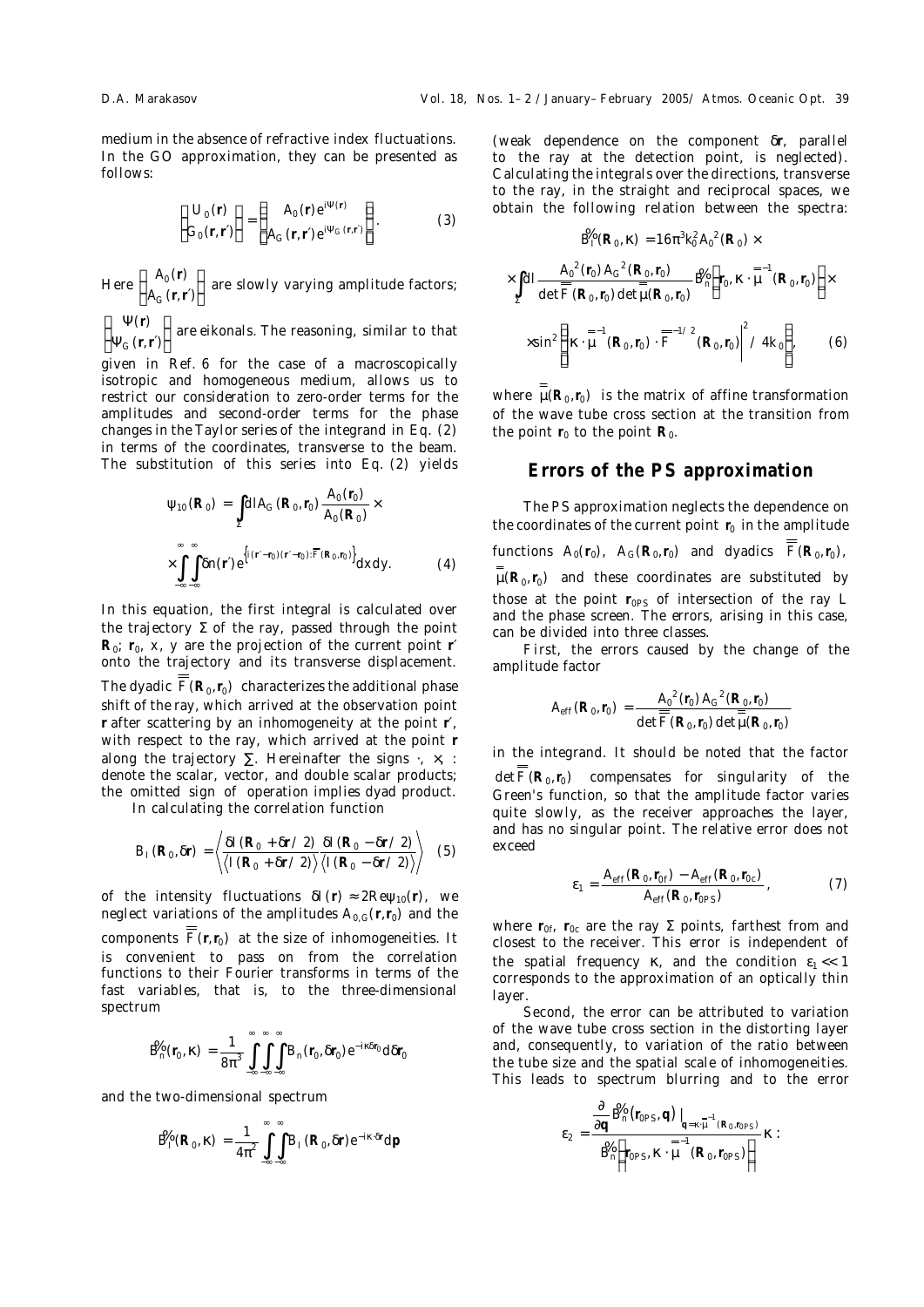40 Atmos. Oceanic Opt. /January–February 2005/ Vol. 18, Nos. 1–2 Channel Communistic D.A. Marakasov

$$
:\left[\mu^{=-1}(R_0,r_{0f})-\mu^{=-1}(R_0,r_{0c})\right],\tag{8}
$$

which increases in the direct proportion to  $|\kappa|$ . When estimating this error, the main factor is how strongly the spectrum of refractive index inhomogeneities depends on the spatial frequency.

*Third,* the refraction in the layer leads to an increase in the angle of scattering by inhomogeneities, lying in the layer part remote from the receiver, and, consequently, in the Fresnel scale. This restricts the range of the spatial frequencies, within which the PS approximation is applicable, as follows:

$$
\left| \kappa \cdot \mu^{-1} (R_0, r_{0f}) \cdot \overline{\overline{F}}^{-1/2} (R_0, r_{0f}) \right|^2 - \\ - \left| \kappa \cdot \mu^{-1} (R_0, r_{0c}) \cdot \overline{\overline{F}}^{-1/2} (R_0, r_{0c}) \right|^2 < \pi k_0. \tag{9}
$$

At higher spatial frequencies, the maxima and minima of the diffraction patterns from inhomogeneities of the same size, but lying on the ray  $\Sigma$  in different parts of the layer, superpose. The singularity of the diagonal components of the dyadic  $\overline{F}(R_0, r_0)$  at  $R_0 = r_0$  leads to quick deterioration of the accuracy of PS approximation, as the receiver approaches the layer, similarly to the case of scintillations in the absence of refraction.

Thus, fulfillment of the condition of optically thin layer is insufficient for the use of the PS approximation. At least two more conditions, restricting the studied range of the spectrum and the structure of refractive index inhomogeneities, should be fulfilled as well.

## **PS approximation at occultation observations of scintillations**

Let us assess the validity of using the PS approximation to the investigation of stellar scintillation spectra when the stars are occulted by the Earth's atmosphere. The geometry of occultation observation is shown in Fig. 1.



**Fig. 1.** Geometry of the problem.

Propagation of the electromagnetic field will be described in the spherical system of coordinates  $(r, \theta, \varphi)$  with the origin at the center of the Earth, and the ray  $\theta = \pi$  corresponds to the direction toward the source. The regular part of the refractive index  $n(r) = 1 + N(r)$ , which is assumed independent of the angular coordinates, leads to the deflection of the ray, while the random component δ*n*(**r**) leads to the development of fluctuations in the electromagnetic field of the wave. The dependence of regular component on the wavelength  $\lambda_0$  and the mean temperature  $\langle T(r) \rangle$  (K) and pressure  $\langle P(r) \rangle$  (mbar) is described by the well known equation<sup>7</sup>:

$$
N(r) = 7.76 \cdot 10^{-6} \frac{\langle P(r) \rangle}{\langle T(r) \rangle} \left(1 + \frac{\Lambda^2}{\lambda_0^2}\right)
$$
 (10)

where the parameter  $\Lambda = 87 \text{ }\mu\text{m}$  characterizes the atmospheric dispersion in the wavelength range  $\lambda_0 \in 0.3-20$  μm. The ratio of the mean pressure and temperature decreases with height by the close-toexponential law with the spatial scale *H*, lying in the range  $6 \cdot 10^3 - 8 \cdot 10^3$  m, which allows the radial dependence of the regular component to be approximated as:

$$
N(r) = N_0 \exp[(r - R_1)/H],
$$
 (11)

where  $R_1 \approx 6.4 \cdot 10^6$  m is the height of the bottom boundary of the studied atmospheric layer;  $N_0 \approx 2 \cdot 10^{-5}$ is the refractive index at this boundary. It can be seen that for waves from the optical region the condition  $L_0 \ll H^2/\lambda$  is fulfilled, if the distance between the layer and the receiver  $L_0$  does not exceed several thousand kilometers. This allows us to use the geometric-optics description for the regular component of the field. The ray  $\Sigma$  lies in the plane  $\varphi$  = const and is determined as

$$
\theta(r,\rho)=\theta_{\rho}(\rho)\pm\Delta\theta(r,\rho),
$$

$$
\Delta \theta(r,\rho) = \int_{r_p(\rho)}^{r} \frac{dr}{r\sqrt{r^2(r)r^2/\rho^2 - 1}} \,, \tag{12}
$$

where ρ is the impact parameter (the distance between the ray and the axis  $\theta = \pi$  before entering the atmosphere), the height of the perigee point  $h_{p}(\rho)$ is the solution of the equation  $n(h_p)h_p = \rho$ , and its angular coordinate is specified as:

$$
\theta_{p}(\rho) = \pi - \int_{h_{p}(\rho)}^{\infty} \frac{dr}{r\sqrt{n^{2}(r)r^{2}/\rho^{2}-1}}.
$$
 (13)

Let the receiver be at the point  $R_0 = (R_0, \Theta, 0)$ . Then the impact parameters of the ray, arriving at the detection point, can be found from the equation  $\Theta = \Theta(R_0, \rho)$ . Assume that the aperture is small enough as compared to both the correlation length of radiation intensity fluctuations and the spatial scale of variations in the amplitude of the regular component and neglect its integrating effect.

To determine the functions, entering into Eq. (6), let us use the results of Ref. 8, valid for a spherically symmetric distorting layer: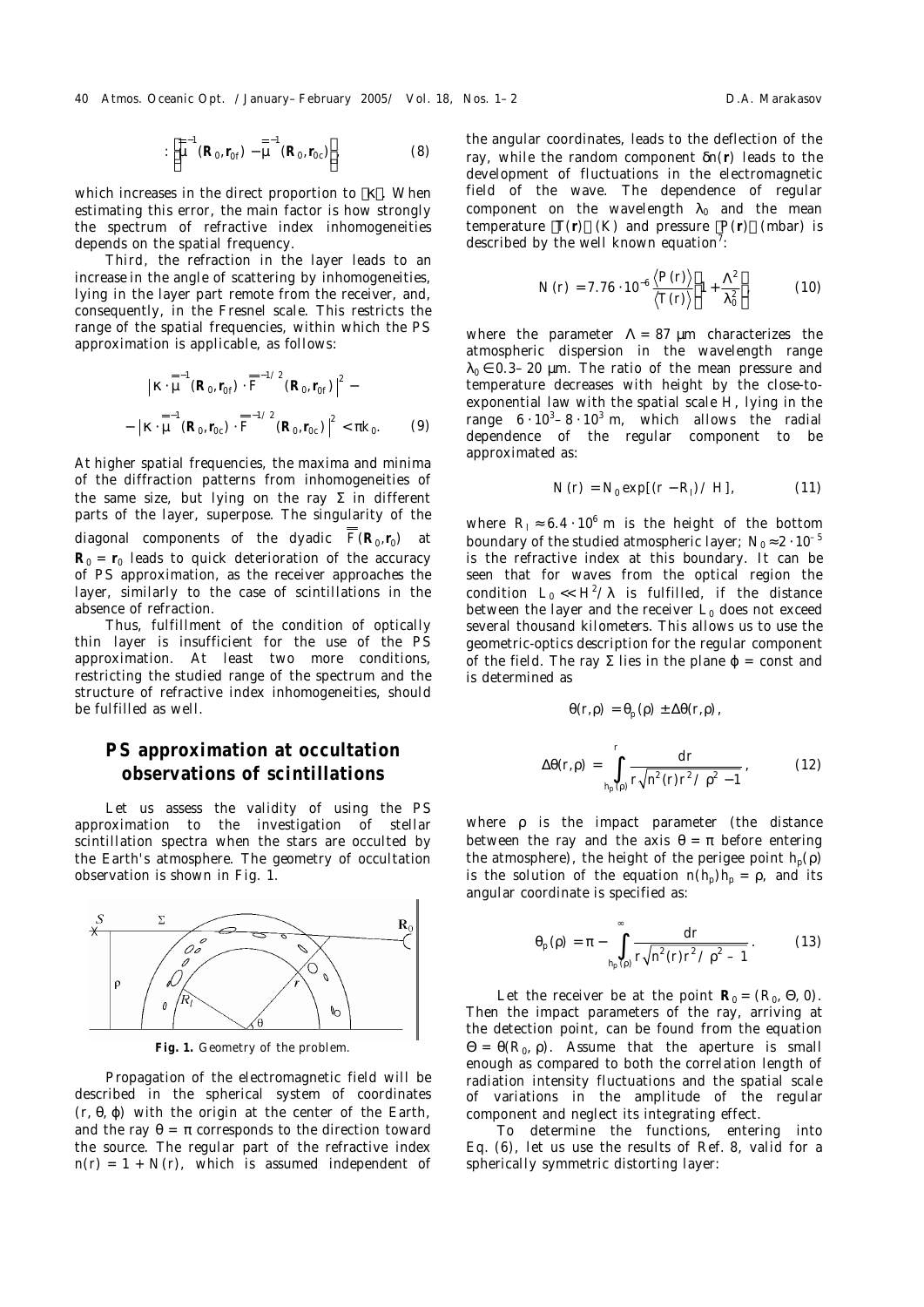$$
A_{\rm eff} (R_0, r) =
$$
\n
$$
= \left| \frac{8\pi k_0^2 \theta_r(r, \rho) \theta_\rho (R_0, \rho) \sin^2 \Theta}{n(r) n(R_0) \theta_\rho (r, \rho) \theta_r (R_0, \rho) \sin^2 \theta(r, \rho) \cos[\theta(r, \rho) - \Theta]} \right|,
$$

$$
\mu_{\perp}(R_0,r)=\frac{n(R_0)R_0}{n(r)r}\frac{\theta_r(R_0,\rho)\theta_\rho(r,\rho)}{\theta_r(r,\rho)\theta_\rho(R_0,\rho)},
$$

$$
\mu_{\parallel}(R,r) = \frac{r \sin \theta(r,\rho)}{R_0 \sin \Theta}, \qquad (15)
$$

(14)

$$
\gamma_{\perp}(R_{0},r) = 2k_{0} \frac{n^{2}(R_{0}) R_{0}^{2} \theta_{r}^{2}(R_{0},p) \theta_{p}(r,p)}{p^{2} \theta_{p}(R_{0},p) [\theta_{p}(r,p) - \theta_{p}(R_{0},p)]},
$$

$$
\gamma_{\parallel}(R_{0},r) = \frac{2k_{0} \sin^{2} \theta(r,p)}{R_{0}^{2} \sin^{2} \theta \tan(\theta(r,p) - \Theta)},
$$
(16)

and

$$
\mu_{\mu}(R_0, r) = \mu_{\perp}(R_0, r) \frac{e_{\varphi} \times k(R_0)}{|k(R_0)|} \frac{e_{\varphi} \times k(R_0)}{|k(R_0)|} + \mu_{\parallel}(R_0, r) e_{\varphi} e_{\varphi},
$$

while

$$
\overline{\mu}^{-1}(R_0, r) \cdot \overline{\overline{F}}^{-1/2}(R_0, r) \angle 4k_0 =
$$
\n
$$
= \gamma_{\perp}^{-1/2}(R_0, r) \frac{e_{\varphi} \times k(R_0)}{|k(R_0)|} \frac{e_{\varphi} \times k(R_0)}{|k(R_0)|} + \gamma_{\parallel}^{-1/2}(R_0, r) e_{\varphi} e_{\varphi}.
$$

The subscripts of the function  $\theta(r, \rho)$  denote differentiation with respect to the corresponding variable.

The use of cumbersome equations  $(14) - (16)$  is reasonable only in the case, when the simpler equations, obtained in Refs. 4 and 5 within the framework of the phase screen method, give a significant error. Therefore, it is important to determine the applicability domain of the assumptions, which lie in the foundation of this method, namely:

1) The trajectory  $\Sigma$  can be thought a straightline in the height range  $r \in [h_{p}, h_{p} + 2H]$ , which is the major contributor to the formation of intensity fluctuations.

2) The correlation function of inhomogeneities of air density can be calculated by the equations for the Cartesian coordinate system.

3) The PS approximation is applicable to the description of scintillations.

The curvature length of the trajectory Σ takes its minimum value  $R_{\rm c}$   $\cong$  *H/N*( $h_{\rm p}$ )  $\ge$  3  $\cdot$  10<sup>8</sup> m at the perigee point, which is 100 times larger than the height *R*l. The neglect of the trajectory deflection leads to the error in determination of the height of the current point as large as  $3HR_1/R_c \approx 300$  m. At such scales, the relative changes of the amplitude factor (14), as well as the functions (15) and (16), do not exceed 1–

2%, which is much smaller than their relative variation along the ray (∼10–15%). Therefore, the deflection can be neglected, and the ray part inside the atmospheric layer studied can be described by the following approximate equations:

$$
\theta(r,\rho) \approx \theta_{\rm p}(\rho) \pm \arccos \frac{h_{\rm p}(\rho)}{r} \,, \tag{17}
$$

$$
\theta_r(r,\rho) \approx \pm \frac{h_\text{p}(\rho)}{r\sqrt{r^2 - h_\text{p}^2(\rho)}}\,,\tag{18}
$$

$$
\theta_{\rho}(r,\rho) \approx \frac{d}{d\rho} \theta_{\rho}(\rho) \sim
$$

$$
\left[ \frac{Hr}{[H\rho - h_{\rho}(\rho)\rho + h_{\rho}^{2}(\rho)]\sqrt{r^{2} - h_{\rho}^{2}(\rho)}} ,\right]
$$
(19)

where the upper sign corresponds to the ray, having passed through the perigee point; otherwise, the lower sign should be taken.

At the same time, the neglect of the change in the direction of the wave vector in the argument of the spectrum  $\mathbf{\hat{B}}_{n}(\mathbf{r}, \mathbf{q})$  can, in principle, lead to significant inaccuracy in the case of strong anisotropy of the correlation function of the refractive index inhomogeneities. Taking into account that the angle between the ray and the radius vector of the current point is  $\alpha = \arcsin \frac{P}{n(r)r}$  $\alpha = \arcsin \frac{\rho}{\sqrt{2}}$ , the second argument of the

 $s$ pectrum  $\mathcal{B}_n(r,q)$  should be presented as follows:

$$
q = \frac{q_{\parallel}}{\mu_{\parallel}(R_{0},r)} e_{\varphi} - \frac{q_{\perp} \rho}{\mu_{\perp}(R_{0},r)n(r)r} e_{r} \sim \frac{q_{\perp}}{\mu_{\perp}(R_{0},r)} \sqrt{1 - \frac{\rho^{2}}{n^{2}(r)r^{2}}} e_{\theta},
$$
 (20)

where the sign is selected in the same way as in Eqs.  $(17) - (19)$ .

In Refs. 2 and 3 it has been shown that the large-scale inhomogeneities of the refractive index at the heights of 25–75 km are oblate in the radial direction, whereas the small-scale component is isotropic. The spectrum of inhomogeneities is a superposition of the functions of the form

$$
\mathbf{\hat{B}}_{n}(\mathbf{R}, \delta \mathbf{r}) = F(\mathbf{R}, \mathbf{K}) ,
$$
\n
$$
\mathbf{K} = \sqrt{\delta \mathbf{r} \delta \mathbf{r} : \left\{ \mathbf{e}_{\theta} \mathbf{e}_{\theta} + \mathbf{e}_{\phi} \mathbf{e}_{\phi} + \eta^{2} \mathbf{e}_{r} \mathbf{e}_{r} \right\}} \tag{21}
$$

with different values of the anisotropy parameter η. For the isotropic component, it is equal to unity, and the large-scale component is characterized by the values η > 30.

In the case of neglect of the ray deflection, the deviation of the ellipsoid, at which the function of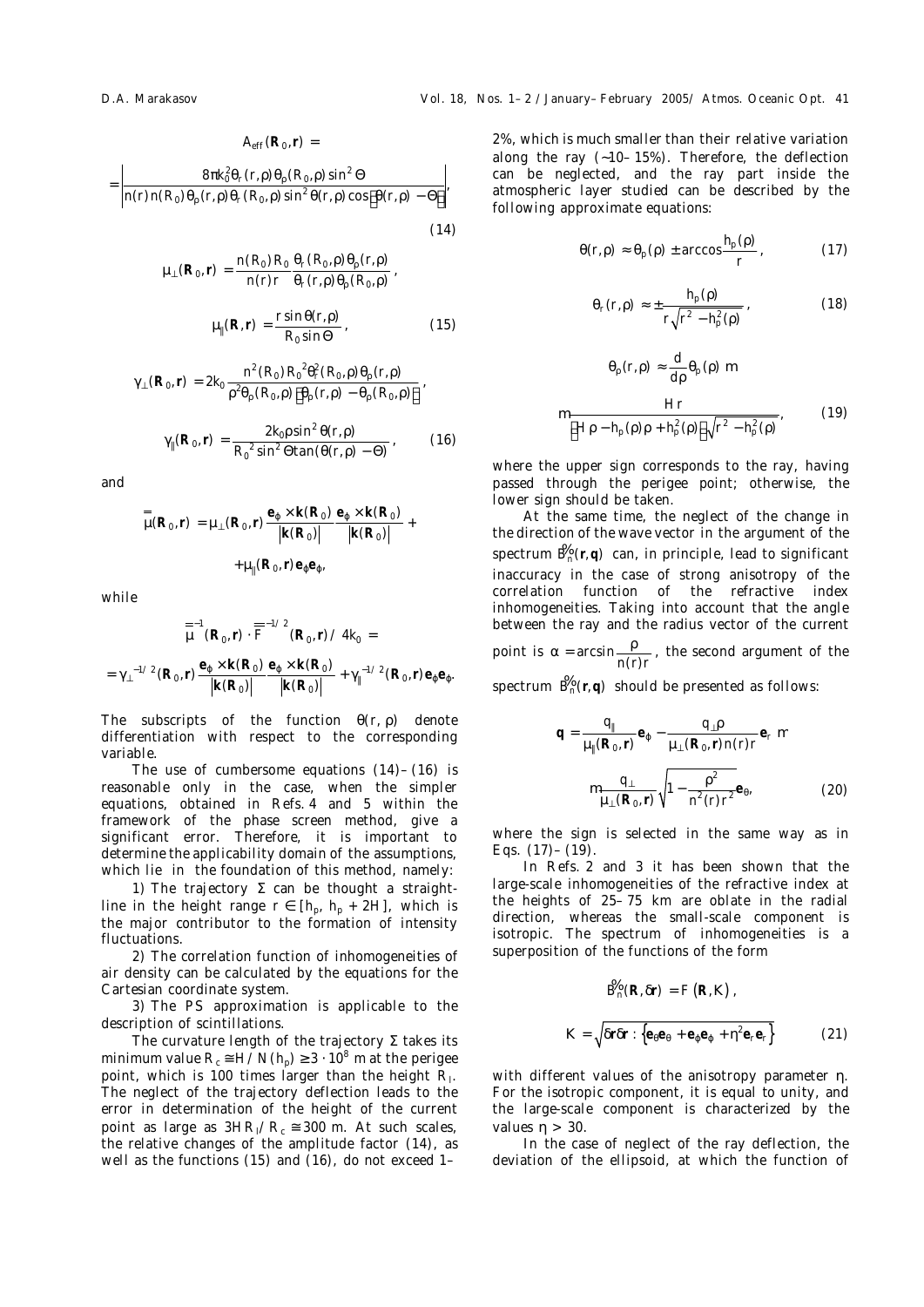straight-line trajectory. Assuming  $h = I_0$ , where  $I_0$  is the characteristic spatial scale of fluctuations in the plane (**e**ϕ, **e**θ), we obtain the estimate for the upper boundary of the anisotropy parameter:

$$
\eta_{\text{max}} = R_{\text{c}} / \sqrt{H h_{\text{p}}(\rho)} \sim 10^3.
$$

The ray deflection can be neglected, if the anisotropy parameter of spatial inhomogeneities does not exceed  $\eta_{\text{max}}$ .

It is also necessary to estimate possible distortions associated with the neglect of changes in the unit vectors of the spherical coordinate system within the spatial scale of inhomogeneities. Assume that, as the current point shifts to distances not exceeding  $I_0$ , the error in determination of the parameter *K* is within  $I_0$ and find the upper boundary for the anisotropy  $\mu_{\text{parameter}}$  in the form  $\eta_{\text{max}} = R_0 / I_0 \sim 10^4$ . The distortions will be significant at  $\eta > \eta_{\text{max}}$ .

It is convenient to analyze the distortions connected with the PS approximation, assuming that the spectrum of fluctuations of the refractive index is an isotropic delta function  $\mathcal{B}_n(r_0, q) = \delta(|q - q_0|)$ . The PS approximation keeps its singularity in the form of the one-dimensional delta function, but transforms the region, in which this function is nonzero, into an ellipse:

$$
S_{PS} = \left\{ \frac{q_{\perp}^2}{\mu_{\perp PS}^2} + \frac{q_{\parallel}^2}{\mu_{\parallel PS}^2} = q_0^2 \right\},
$$
 (22)

whereas the allowance for the extension of the distorting layer removes the singularity, distributing it over the region

$$
S_{\text{MSP}} = \left\{ \mathbf{f} \sum_{r \in \Sigma} \frac{q_{\perp}^2}{\mu_{\perp}^2 (R_0, r)} + \frac{q_{\parallel}^2}{\mu_{\parallel}^2 (R_0, r)} = q_0^2 \right\},
$$
 (23)

where  $\Sigma$  is the ray part within the layer. Thus, the refraction leads to blurring of the spectrum with the characteristic scale in the reciprocal space, proportional to the spatial frequency *q*0. Its relative

value is different for the longitudinal  $e_{\varphi}$  and transverse  $e_{\varphi} \times k(R_0)$  directions:

$$
\delta_{a} = 1 - \frac{\sin[\theta_{p}(\rho) + \Delta\theta(r_{max}, \rho)]}{\sin\theta_{p}(\rho)},
$$

$$
\delta_{\perp} = 2 \left| \frac{\Delta\theta_{p}(r_{max}, \rho)}{\partial\theta_{p}(\rho) \angle\partial\rho} \right| / \left( 1 + \left| \frac{\Delta\theta_{p}(r_{max}, \rho)}{\partial\theta_{p}(\rho) \angle\partial\rho} \right| \right), \tag{24}
$$

where  $r_{\text{max}} = h_{\text{p}}(\rho) + 3H$  is the height of the top boundary of the layer. The estimation of these parameters for the height of 30 km (perigee point) above the Earth's surface gives  $\delta_7 \sim 1\%$ ,  $\delta_\perp \sim 10\%$ .

The assumption that the amplitude factor (14) is constant on the integration path gives the relative error of the order of *l*/*L*0, where *l* is the distance between the perigee point and the point of the trajectory  $\Sigma$  on the boundary of the region that actively affects the formation of the field of fluctuations  $(r = h_0 + 2H)$ . The error does not exceed 10–20% when interpreting the results of observation from onboard a space station at *L*<sub>0</sub> > 1000 km (Fig. 2).



**Fig. 2.** Relative error in the amplitude factor:  $\lambda = 0.7$  um; *L*0 = 500 (*1*), 1000 (*2*), 2000 (*3*), 3000 (*4*), 5000 km (*5*).

Of particular interest is the behavior of the functions (16). The condition (9) transforms into the equation

$$
\frac{q_{\perp}^{2}}{\gamma_{\perp}(\mathsf{R}_{0},\mathsf{r})} + \frac{q_{\mathsf{a}}^{2}}{\gamma_{\mathsf{a}}(\mathsf{R}_{0},\mathsf{r})} - \frac{q_{\perp}^{2}}{\gamma_{\perp}(\mathsf{R}_{0},\mathsf{h}_{p})} - \frac{q_{\mathsf{a}}^{2}}{\gamma_{\mathsf{a}}(\mathsf{R}_{0},\mathsf{h}_{p})} \leq \pi, (25)
$$

from which we can find the estimates for the boundary values of the spatial frequencies  $q_a$ ,  $q_⊥$ :

$$
q_{\text{max}} = \frac{1}{R_0 \sin \Theta} \sqrt{2\pi k_0 \rho \left[ \frac{\cot[\theta_p(\rho) + \Delta\theta(r_{\text{max}}, \rho) - \Theta]}{\sin^2[\theta_p(\rho) + \Delta\theta(r_{\text{max}}, \rho)]} - \frac{\cot[\theta_p(\rho) - \Delta\theta(r_{\text{max}}, \rho) - \Theta]}{\sin^2[\theta_p(\rho) - \Delta\theta(r_{\text{max}}, \rho)]} \right]},
$$
(26)

$$
q_{\perp \max} = \frac{R_0}{\rho} \left| \frac{\theta_r(R_0, \rho)}{\theta_\rho(R_0, \rho)} \right| \sqrt{\frac{\pi k_0}{2} \frac{\left(\partial \theta_p(\rho) \angle \partial \rho\right)^2 - \Delta \theta_\rho^2(R_0, \rho)}}{\Delta \theta_\rho(r_{\max}, \rho)}.
$$
 (27)